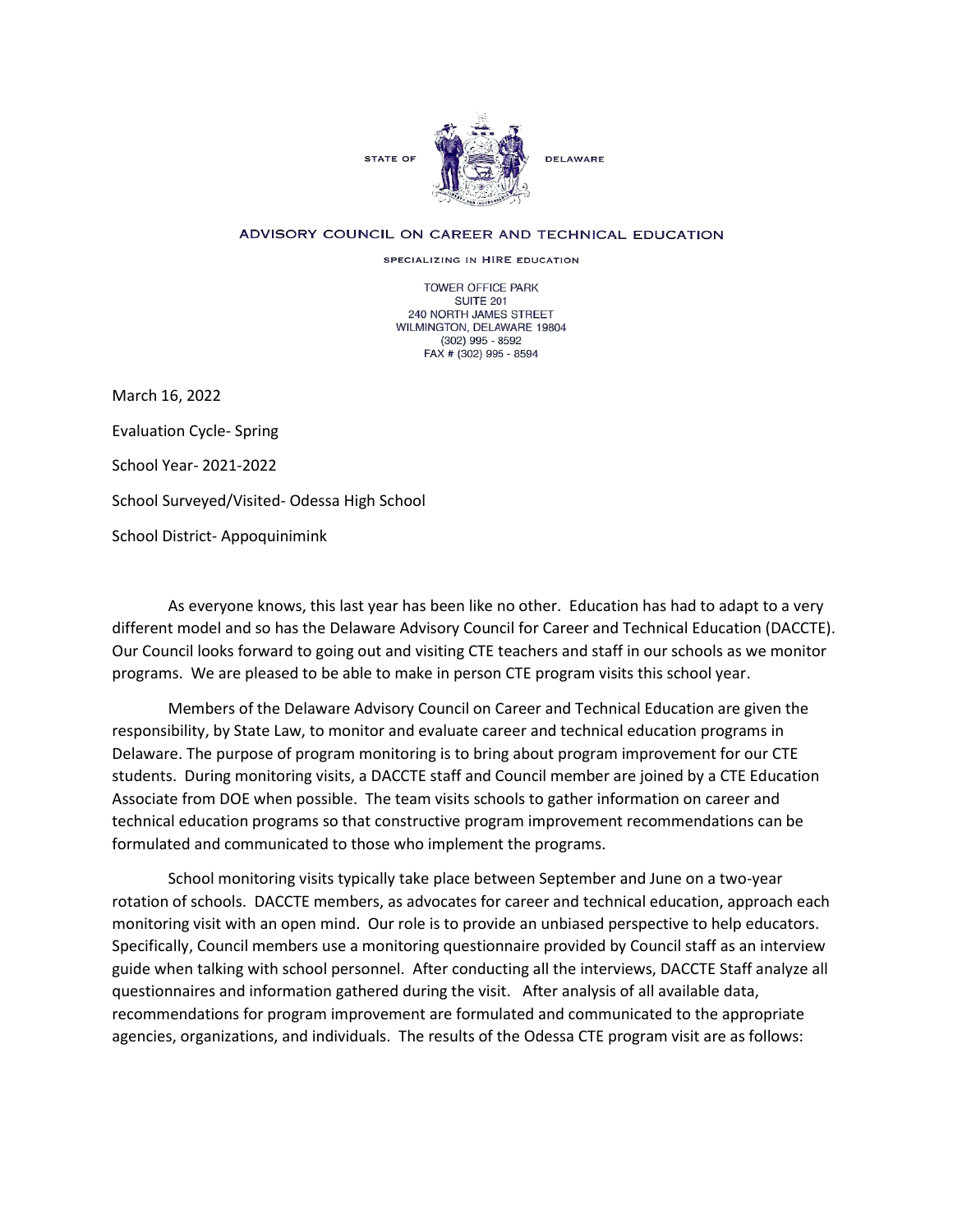• Information based on 9 unduplicated surveys and or interviews.

| Survey/Interview<br>Question                                                                   | Data shows<br>this area is<br>being met | Data shows<br>this area<br>needs more<br>focus | Data is<br>inconclusive | <b>Notes</b>                                |
|------------------------------------------------------------------------------------------------|-----------------------------------------|------------------------------------------------|-------------------------|---------------------------------------------|
| Pathways have<br>sequenced courses                                                             |                                         |                                                |                         |                                             |
| Pathways are approved<br>through DOE                                                           |                                         |                                                |                         |                                             |
| English, Math, Science,<br><b>Social Studies Integration</b><br>into CTE coursework            |                                         |                                                |                         |                                             |
| <b>Facilities</b>                                                                              |                                         |                                                |                         |                                             |
| <b>Instructional Supplies</b><br>and Materials                                                 |                                         |                                                |                         |                                             |
| Instructional Equipment<br>and Technical Support                                               |                                         |                                                |                         |                                             |
| Advisory Committee in<br>place and supporting CTE<br>programs                                  |                                         |                                                |                         |                                             |
| CTSO available and<br>participating in Local,<br>State, Regional, and<br><b>National Level</b> |                                         |                                                |                         |                                             |
| <b>Work-Based Learning</b><br>Opportunities                                                    |                                         |                                                |                         | <b>WBL staff</b><br>member                  |
| Pathways prepare<br>students for entry level<br>positions after HS<br>(credentialing, etc.)    |                                         |                                                |                         |                                             |
| Career Pathway<br><b>Selection Process</b>                                                     |                                         |                                                |                         |                                             |
| <b>Education Plans contain</b><br>Career Pathways                                              |                                         |                                                |                         | Equally yes and<br>unknown                  |
| Programs receive<br>Federal/State funding<br>(Perkins/509)                                     |                                         |                                                |                         | Staff report<br>unknown funding<br>amounts. |
| <b>Budget</b><br>Availability/Development                                                      |                                         |                                                |                         |                                             |
| 3 Year Budget/Long<br><b>Terms Planning</b>                                                    |                                         |                                                |                         |                                             |
| Demographics of<br>classroom represent<br>demographics of school                               |                                         |                                                |                         |                                             |